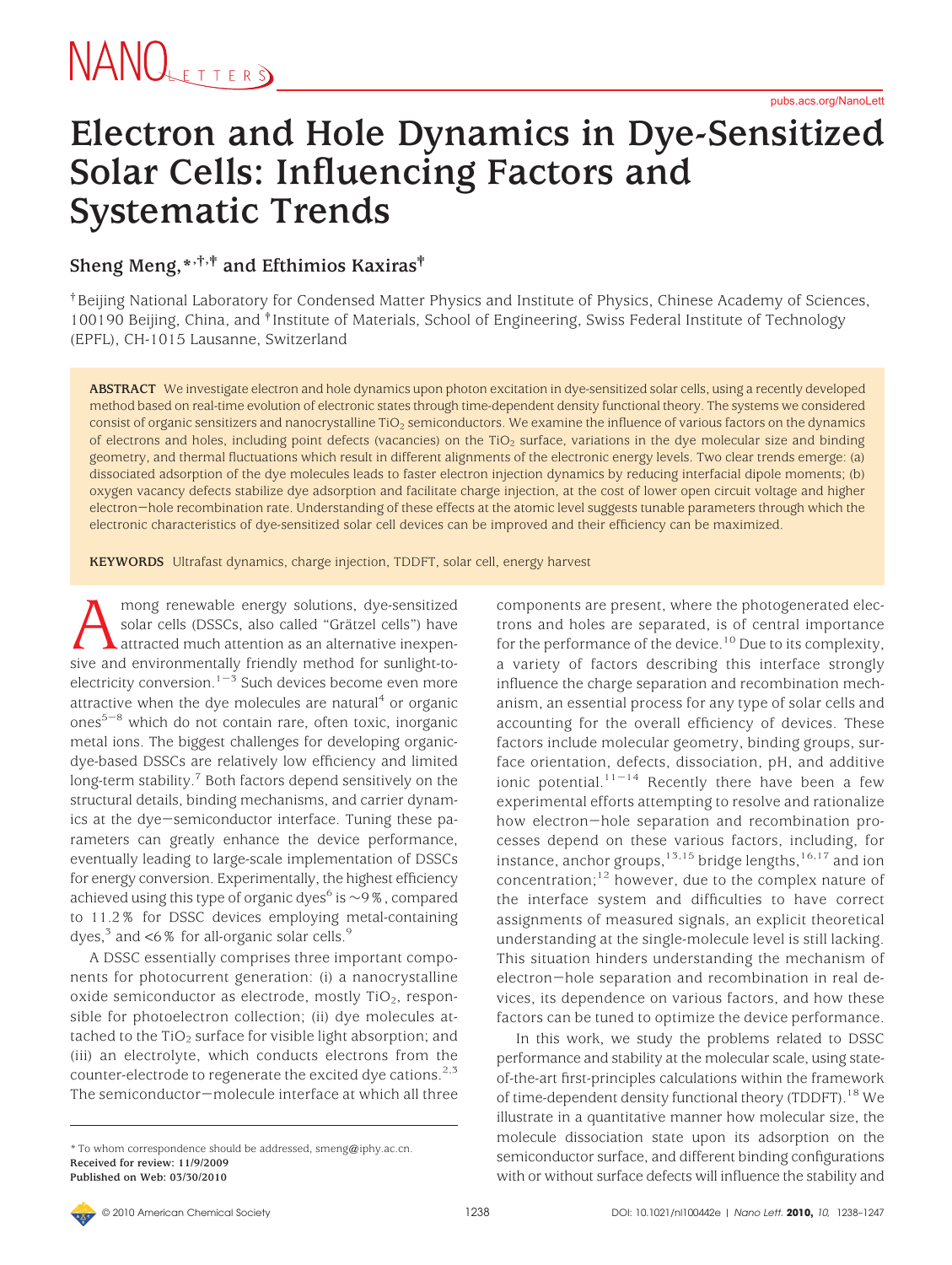electron dynamics at the interface between dye molecules and the  $TiO<sub>2</sub>$  substrate. We find that the presence of many influencing factors leads to electron injection dynamics that is dispersive in nature. By considering a wide range of possible structural and electronic configurations, we clarify how particular system features change the time scale of molecular processes such as electron injection.

In a real device, several practical aspects are also important, including contact with a transparent conducting layer, the metal electrode, the catalytic counter-electrode, and packaging issues, such as antireflection and electrolyte filling and sealing; all these play important roles in cost and environmental considerations.3,19 These factors are beyond the scope of what can be addressed by our work.

The calculations reported here were performed within the SIESTA code.<sup>20</sup> We use pseudopotentials of the Troullier-Martins type $^{21}$  to model the atomic cores, the PBE form of the exchange-correlation functional,<sup>22</sup> and a local basis set of double- $\zeta$  polarized orbitals (19 numerical atomic orbitals for Ti including semicore 3s and 3p states; $^{23}$  13 orbitals for C, N, O, and S; 5 orbitals for H). An auxiliary real space grid equivalent to a plane-wave cutoff of 70 Ry is used for the calculation of the electrostatic (Hartree) term. Solvent molecules are not currently included in the model structures, since they participate in weaker interactions including hydrogen bonding and van der Waals forces; investigations of their influence are under way. For geometry optimization, a structure is considered fully relaxed when the magnitude of forces on the atoms is smaller than 0.04 eV/Å. Optical absorption and electron dynamics are extracted from TDDFT simulations. Optical absorbance is calculated within the linear response regime, $24$  by propagating wave functions 6107 steps in time after abruptly turning off a perturbing external field of 0.1 V/Å. The time step of simulations is 0.0034 fs, corresponding to an energy resolution of 0.1 eV.

For the simulation of electron injection, the evolution of both electrons and ions in real time is monitored after excitation. The time-dependent Kohn-Sham equations of electrons and the Newtonian motion of ions are solved simultaneously, with ionic forces along the classical trajectory evaluated through the Ehrenfest theorem.<sup>25</sup> The electron density is updated self-consistently during the real-time propagation of single-particle Kohn-Sham wave functions with a time step of 0.02419 fs. The initial velocity of ions is assigned according to the equilibrium Boltzmann-Maxwell distribution at a given temperature (350 K) unless otherwise specified. Within this scheme, the total energy is well conserved to within  $10^{-4}$  eV/fs. This convergence is by choice; better performance can be obtained if a more stringent self-consistency criterion for each time step is chosen. In practice, we have checked that this level of convergence produces negligible differences in the evolution of energy levels and electron-ion dynamics. The use of TDDFT for treating excited states and dynamics has been debated recently<sup>26,27</sup> and the latest results have shown it accurate in many applications.28 Our TDDFT simulations are significantly different from quantum dynamics utilizing effective Hamiltonian<sup>29</sup> or time-domain quantum simulations,  $14,50$  because we use a full TDDFT treatment of electron-ion dynamics, in which the Hamiltonian (therefore electronic coupling) is always updated and consistent with electron density at a given time, whereas other methods generally use a fixed Hamiltonian for a time span of at least 1 fs (which is 2-3 orders of magnitude larger than the time step used for wave function propagation). Since the electronic coupling between dye molecules and  $TiO<sub>2</sub>$  is key to electron injection processes,<sup>13</sup> we believe our method produces more accurate electron couplings between the dye and TiO<sub>2</sub> and in turn ultrafast injection dynamics. Consequently, our calculations are quite computationally intensive: a single excited state electron-ion trajectory of 200 fs typically takes ∼8300 propagation steps and only a few trajectories can be practically obtained for a given atomic configuration.

We begin by considering charge separation processes occurring at the dye-semiconductor interface. Charge separation is central for sunlight-to-electricity conversion in any type of solar cells. An efficient scheme for electron-hole dissociation comparing to other competing deactivation processes, such as recombination, implies high efficiency in photocurrent generation. However, this involves a compromise: a faster electron injection rate usually requires the energy level of the excited state in the dye molecule to be very high into the conduction band of the semiconductor, but this results in a lower open circuit voltage; this effect is referred to as the "kinetic redundancy".<sup>10,12</sup> Therefore for best device performance what is desirable is not the fastest possible charge injection but an injection rate faster than competing de-excitation channels. We construct a model that captures the essential aspects of both the semiconductor and the dye components.

Interaction between organic molecules and low-dimensional oxide semiconductors such as  $TiO<sub>2</sub>$  has been the subject of intensive investigations recently.<sup>11,29-32</sup> For studying TiO<sub>2</sub> nanostructures, we construct and adopt a onedimensional (1D) model nanowire system based on the anatase phase of TiO<sub>2</sub>.<sup>33</sup> Dye solar cells employing nanowire structures<sup> $34-37$ </sup> (including nanotubes) for the photoanode have been used in experiments, usually with metal complex dyes. The advantages for this type of electrode geometry include increased photon scattering and enhanced electron transport due to its 1D geometry, as have been demonstrated experimentally.<sup>34-36</sup> This 1D geometry also has certain computational advantages, since a relatively small segment can be used to adsorb a large/long dye molecule and it still captures the essential features of electronic structures of larger, bulkier particles used in experiments, as a result of the extended 1D geometry. The experimental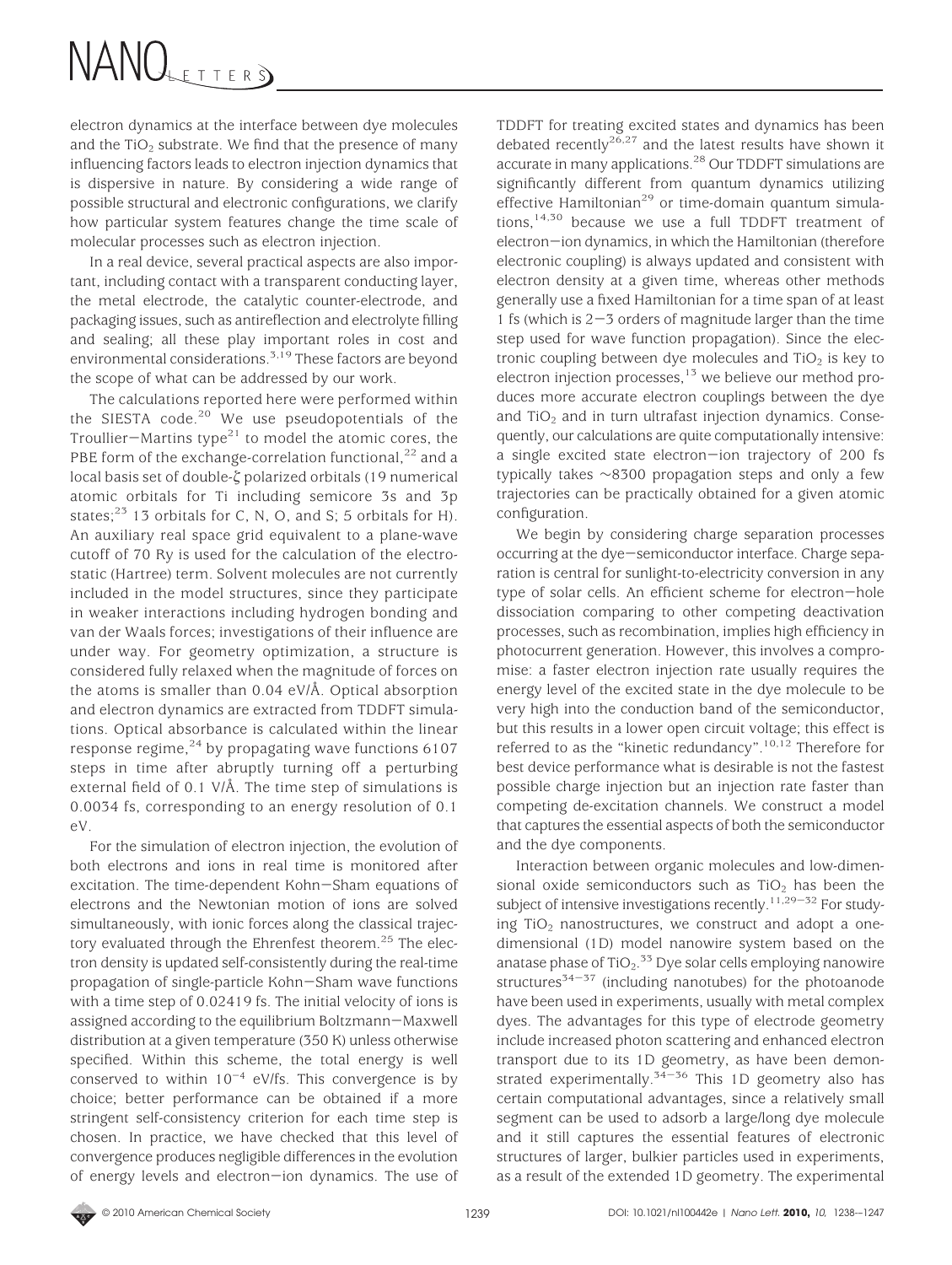

**FIGURE 1. Model organic dyes considered in this work and corresponding optical absorption spectra, in the neutral form (blue line) and in the deprotonated one (red line). These dyes are modified relative to those used in experiments by substituting the end dimethylfluorene groups (M1 and M3) or phenyl groups (M2) with two methyl groups.**

lattice constants<sup>38</sup>  $a = b = 3.784$  Å and  $c = 9.515$  Å, which are close to the theoretical values of 3.80 and 9.53 Å, were used for the wire structure. Periodic boundary conditions are used also in the directions perpendicular to the wire axis, which separate the nanowire from its images by at least 10 Å of vacuum. We note that in recent experiments nanowires of similar size, as small as 5 Å in diameter, have been synthesized and used, $39,40$  as well as nanocrystalline particles<sup>3</sup> with a diameter of  $2-8$  nm. Our structures capture the realistic features of experimental counterparts (e.g., 1D geometry, orientation and facets) and serve as a reasonable model. We note that from the comparison of electronic structures, this model, despite its simplicity, captures general electronic characteristics of other low-dimensional systems, such as surfaces and nanoparticles, as discussed below.

In order to understand how the performance and in particular the electron-hole quantum dynamics are affected by the different factors at the  $dye-TiO<sub>2</sub>$  interface, we investigate the electron dynamics at the interface for a variety of different binding configurations among a group of model organic dyes. The molecular structure of these model dyes is shown in Figure 1. They have the same structure as those developed and used in experiment<sup>7,8</sup> recently where high efficiency has been shown (8%), except that at one end of the molecule dimethylfluorene or phenyl groups are substituted by smaller hydrophobic methyl groups. These groups do not affect the optical properties of the dyes: we have analyzed the optical spectrum and corresponding wave function plots and find that the major absorption peak in the visible range comes from the transition between HOMO and LUMO states of the dye, with both orbitals located mainly on the body of the molecular chain, including the other end through which the molecule binds to semiconductor surfaces, with little weight on the end group that has been substituted. Therefore our choices represent a reasonable model for the molecular geometry, electronic structure, and dynamics for the optical transitions under consideration. The dipole moments for the three model dyes are similar, being 11.80, 13.19, and 13.29 D (1 D = 1 debye  $= 0.208 \text{ e} \cdot \text{\AA}$ ) for the M1, M2, and M3 dyes, respectively.

For further justification, Figure 1 presents optical absorbance spectra for these model dyes. The calculated excitation energy for the first two absorption peaks of M1 is 2.3 and 3.2 eV, lower but comparable to the experimentally measured ones,<sup>7</sup> 2.84 and 3.50 eV, respectively, due to the lack of asymptotic  $(-1/r)$  behavior in the PBE exchangecorrelation functional to correctly describe the chargetransfer excitations.<sup>26</sup> The presence of a second thiophene group in the M3 molecule results in a red shift of the two peaks, consistent with experimental measurements,<sup>7</sup> though the absolute value cannot be trusted due to the error in charge-transfer excitation energies.

Next we present some evidence for the presence of the deprotonated form of the M2 dye in ethanol solutions. The calculated spectrum for deprotonated M2 (removing the  $H^+$ from the cyanoacrylic acid group) has a strong absorption peak at 2.5 eV. This matches closely the experimental spectrum<sup>8</sup> in ethanol where a single strong peak appears at 2.8 eV. A small peak with a higher energy is also found in both theory (3.98 eV) and experiment (4.13 eV). On the other hand, the neutral form of the M2 dye shows two prominent peaks around 2.1 and 2.8 eV, with the former being stronger, and no additional apparent peaks around 4 eV; thus it is very different from the measured spectrum.<sup>8</sup> This is *not* a result of substitution of phenyl end groups with methyl groups in the model M2 molecule. As a check, we calculated the optical spectrum of the complete dye structure used in experiment (with phenyl end groups), both in neutral and in deprotonated forms, and they show exactly the same behavior as the model dye, M2, except that all peaks are 0.2 eV lower in energy due to the more severe self-interaction errors in the actual molecules used in experiment. In addition, we found that all model dyes M1, M2, M3 experience a similar behavior in optical spectrum; that is, two peaks are shifted and combined to form a single strong peak with an averaged energy after being deprotonated. In the cases of M1 and M3, the neutral form shows a spectrum that is close to experiment and therefore should be the dominant form for these molecules in solutions. The interesting difference for the dye molecular states between M1 and M3 versus M2 is attributed to the different molecular composition, that is, the presence of the  $C=C$  double bond in M2, or to different preparation processes.

Since different protonation states could be present for organic dyes, we investigated how these states, together with other geometrical changes in the molecule, affect the structural stability and dynamics at the  $dye-TiO<sub>2</sub>$  interface. To illustrate, we use M1 as an example and show a variety of possible molecular states and binding geometries at the interface in Figure 2. The end cyanoacrylic acid has three groups that could bind to the TiO<sub>2</sub> surface, via  $-CN-Ti$ , -CO-Ti, and -COH-O (-CO-Ti if H is removed) bonds;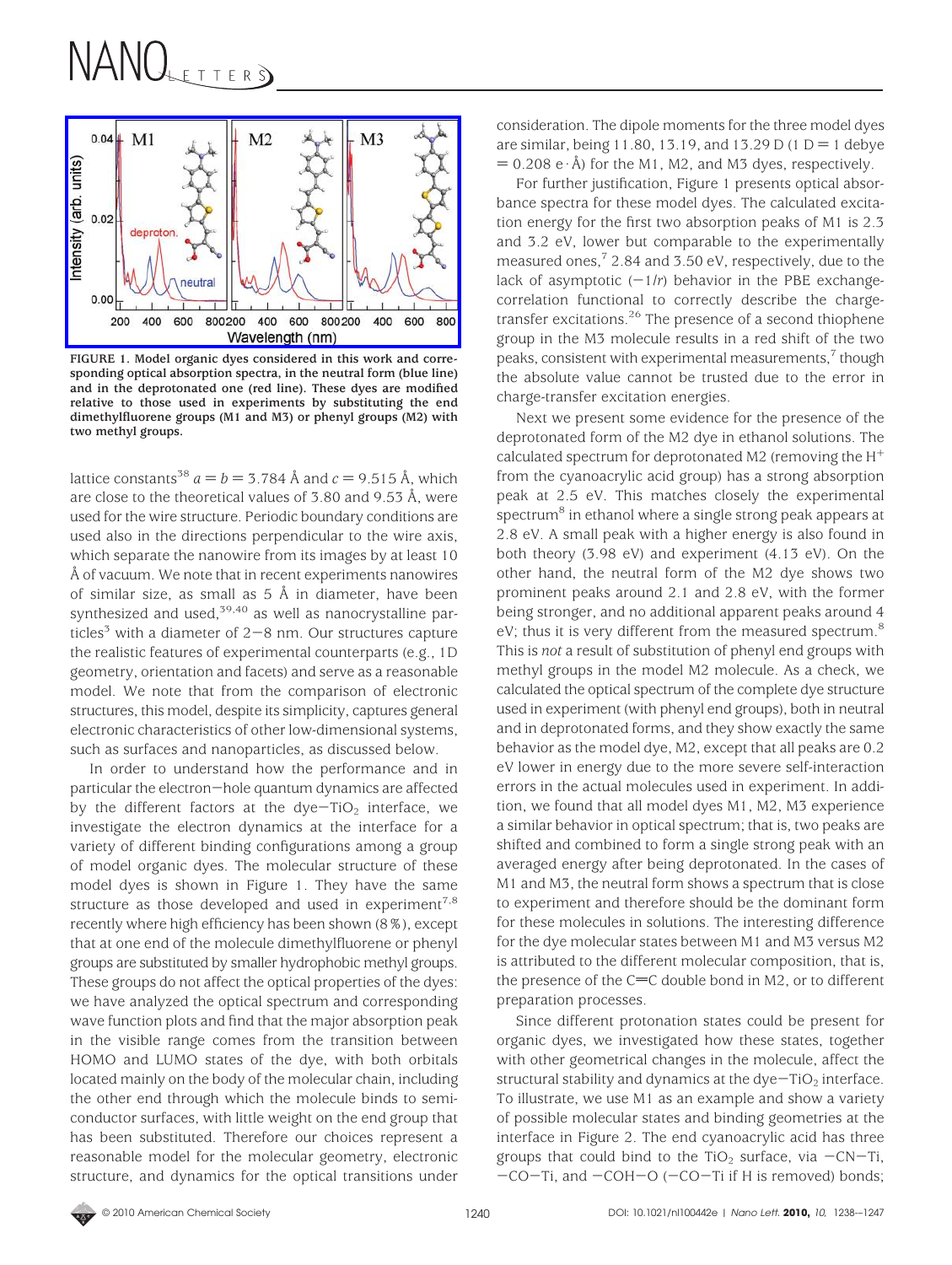

**FIGURE 2. (a**-**d) Different binding configurations of the model dye molecule M1 bonded to the TiO2 surface and corresponding plots of the** density of states (DOS). In the latter, the shaded regions correspond to the TiO<sub>2</sub>-related valence (blue) and conduction (red) states. The horizontal **bars represent occupied (blue) and empty (red) molecular states (singly or doubly degenerate). The dashed line is the Fermi level, defined as the midgap point between the highest occupied and lowest unoccupied electronic state, which may belong either to the molecule or to the semiconductor. The zero of the energy scale is defined as the midgap point for the semiconductor-related states only.**

therefore, there are many possible binding configurations. We present a detailed characterization on several stable representative configurations and comment on other possible arrangements. Configuration (a) is a case where an intact M1 binds through both of its  $-CN$  and  $-CO$  groups to a 5-fold Ti ion on the  $TiO<sub>2</sub>$  (101) surface, which leads to a binding energy of 0.99 eV. The H atom on the  $-COH$  unit can be easily transferred to the neighboring  $-C=0$  group, forming configuration (b), which is more favorable than (a) by 0.066 eV per molecule. This H atom can also be removed from the molecule and placed onto the  $TiO<sub>2</sub>$  substrate, resulting in configuration (c) where the dye is in its dissociated form. The binding energy in configuration (c) is 0.085 eV smaller than that in (a), consistent with earlier discussion about the presence of intact versus deprotonated M1 dyes. This small energy difference is, however, at the limit of accuracy of DFT calculations. Taking into account various limitations of the model system, including the small size of the semiconductor component, the absence of solvent molecules, the surface termination and different pH values, it is likely that all configurations with similar binding energy are present in a real system. Configuration (d) is an interesting case, where the  $-$ COOH group binds to the surface at steps via  $-C=O-Ti$  and a hydrogen bond between  $-COH$ and bridge O atoms of the TiO<sub>2</sub> surface. This state is the most stable among all the configurations we considered, with an energy 0.25 eV lower than configuration (a). Another important configuration, not shown in Figure 2, consists of the

dye binding to  $TiO<sub>2</sub>$  via a bidentate structure through the dissociated carboxylic group, as considered in ref 41. We find that this configuration has the smallest binding energy, 0.50 eV lower than that of configuration (d). Alternatively, the TiO<sub>2</sub> surface may be terminated by surface OH and H groups, preventing  $-COH$  binding, or the dye-surface hydrogen bond, with a relatively weak strength of ∼0.3 eV, may be displaced by solvent molecules or indirect bridging hydrogen bond networks, all of which could stabilize the dye in a realistic environment. If that happens, the resulting displaced configuration could have similar or even lower stability than other configurations. All these comparisons are based on the total energy of the combined dye/TiO<sub>2</sub> system in different configurations, where all atoms have very similar positions (except for one H atom); therefore basis-set superposition errors are not important.

The diversity in stable configurations at the  $dye-TiO<sub>2</sub>$ interface results in a diversity in electronic structure. Specifically, due to structural differences, the relative alignment of the LUMO level of dye molecules to the conduction band of TiO<sub>2</sub> varies. It is typically within  $\pm$ 0.3 eV of the conduction band minimum (CBM) with the exception of case (b): the dye LUMO is 0.23 eV below CBM for the intact configuration (a) and 0.32 eV above CBM for the dissociated form (c); for configuration (d), the value is 0.19 eV above CMB; all these cases could facilitate a fast electron injection from the dye LUMO to conduction band of  $TiO<sub>2</sub>$ . In configuration (b), however, the dye LUMO is 0.67 eV below the CBM, render-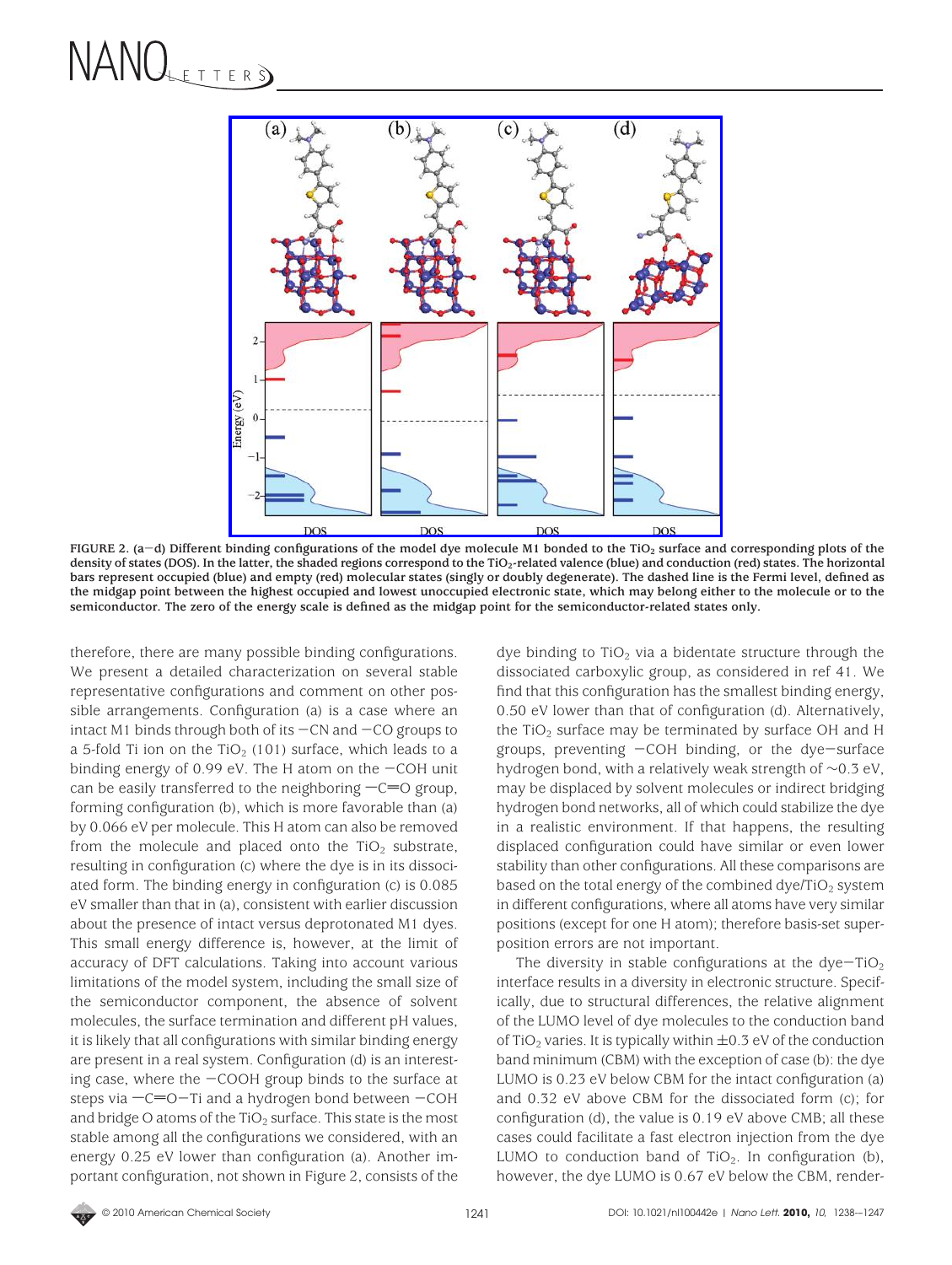ing efficient charge transfer unlikely even taking thermal fluctuations into account. We note that for the configuration with the bidentate carboxylic binding, $41$  the dye LUMO is 0.5 eV above the semiconductor CBM. However, due to its low stability (having the smallest binding energy), we did not consider this structure in more detail; we expect that this structure would lead to fast electron injection similar to cases (c) and (d). Importantly, we found that the relative band alignments discussed above do not depend on the specific TiO2 structure we choose, namely, the 1D nanowire model. We have calculated dye adsorption on a 2D surface system (anatase (101) surface) at a similar coverage, as well as a finite (0 D)  $TiO<sub>2</sub>$  nanoparticle of comparable size (length, ∼15 Å; width, ∼6 Å). In both cases, the calculated dye LUMO levels have very close alignments to those obtained with the nanowire model. Specifically, these levels (relative to the  $CBM$ ), for the four dye structures shown in Figure 2a-d, are as follows: in the nanowire  $(-0.23, -0.69, +0.32, +0.19)$ eV), in the surface  $(-0.28, -0.73, +0.26, +0.17)$  eV), in the nanoparticle  $(-0.24, -0.55, +0.52, +0.19 \text{ eV})$ .

The alignment between dye molecular orbitals and the  $TiO<sub>2</sub>$  bands in different configurations has its origin in the dipole moment at the interface. A dipole pointing outward from the  $TiO<sub>2</sub>$  surface (negative pole) to the dye molecule (positive pole) will give rise to a surface potential which pulls down the dye orbitals relative to CBM. The interface dipole moments along the long axis of the dye molecules are 18.56, 22.75, and 11.62 D for molecular configurations (a), (b), and (d) in the ground state, and 23.16, 26.90, and 19.90 D in the excited state, pointing outward from the surface. The magnitude of the interface dipole moment is consistent with the position of the H atom involved in dissociation in these three geometries. The larger the interfacial dipole moment, the lower the dye LUMO relative to the CBM of  $TiO<sub>2</sub>$ , as is observed in Figure 2. This point is also consistent with a previous study of the band alignments at the interface between metal complexes and TiO<sub>2</sub> in the ground state.<sup>32</sup> In order to explain the observed large open circuit voltage in a solid-state DSSC, $41$  it has been argued that a positive dipole at the interface results in an upshift of CBM. This is consistent with our results.

It would be interesting to know how these diverse structural arrangements of the dye $-TiO<sub>2</sub>$  interface affect electron and hole dynamics, an issue of central importance for sunlight harvest and conversion. We studied this problem by molecular dynamics simulation of the excited-state electron-ion evolution. Typically for a given system of dye/ TiO2, we first promote one electron from the dye HOMO to the dye LUMO level at time  $t = 0$  for the first excited state. Then we evolve all the occupied electronic states based on TDDFT and propagate ionic positions according to classical Newtonian dynamics. The two are coupled in a coherent way, with the electronic degrees of freedom evolving in the potential created by the moving ions and the ions moving according to the forces which are a functional of the time-



**FIGURE 3. Comparison of electron (solid lines) and hole (dashed lines) dynamics of the M1, M2, and M3 model dyes, in intact and** dissociated forms.  $\chi$  is defined in eq 1 and represents the injection **probability.**

dependent electronic density (Ehrenfest dynamics). In order to determine the amount of charge transfer, we use the integral of excited electron (hole) density projected onto the TiO<sub>2</sub> orbitals,  $\chi$ , as a function of time after photon absorption, with  $\chi$  defined as

$$
\chi = \int d\mathbf{r} |\psi(\mathbf{r})|^2, \quad \bar{\psi}(\mathbf{r}) = \sum_{j \in \text{TiO}_2} c_j \phi_j(\mathbf{r}) \tag{1}
$$

where  $c_i$  are the coefficients of atomic basis states  $\phi_i$  in the Kohn-Sham orbital  $\psi_{\text{KS}}(\mathbf{r})$  of interest (either the excited electron or the hole)

$$
\psi_{\rm KS}(\mathbf{r}) = \sum_j c_j \phi_j(\mathbf{r}) \tag{2}
$$

The electron and hole dynamics for M1, M2, and M3 dyes are shown in Figure 3. It is clear that after excitation, the electron gradually delocalizes and is injected into the semiconductor region, on a time scale of  $125-175$  fs (Table 1), while at this time the corresponding hole stays in the dye molecule and does not penetrate through the interface region. The hole injection time is much longer than the time for electron injection, and hole injection only starts after the excited electron has been completely injected into the  $TiO<sub>2</sub>$ and, therefore, could be influenced by the injected electrons due to the small size of our  $TiO<sub>2</sub>$  model. The injected electron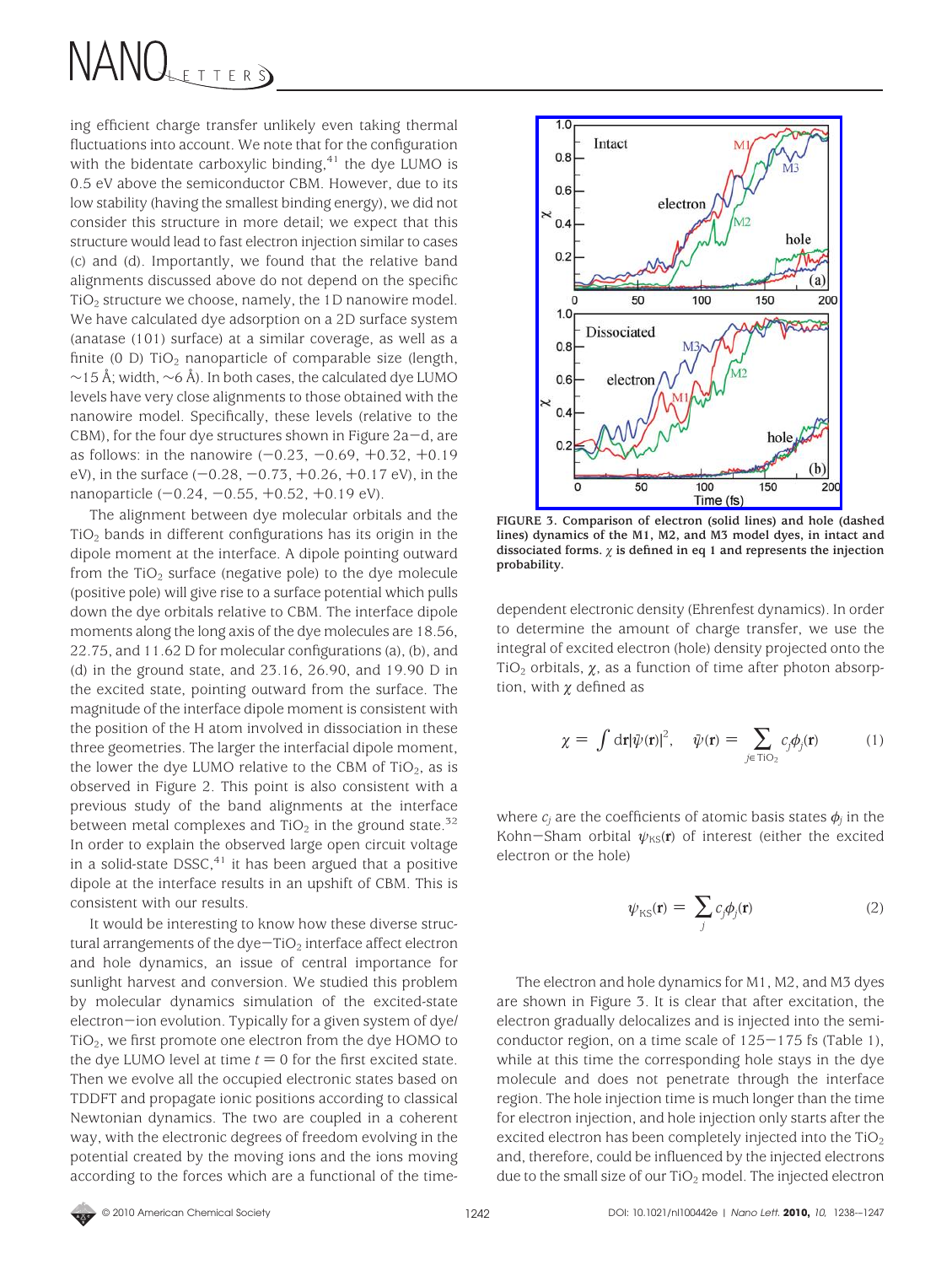|                     | sensitizer                                                            | time (fs)           | references         |
|---------------------|-----------------------------------------------------------------------|---------------------|--------------------|
| metal complexes     | $Ru(4,4'$ -COOH-2,2'-bipyridine) <sub>2</sub> (NCS) <sub>2</sub> (N3) | $<150, \sim 50$     | refs 42 and 43     |
|                     | Zn phthalocyanine with tyrosine (ZnPcTyr)                             | 160                 | ref 44             |
|                     | $Re(CO)3Cl$ (dcbpy)                                                   | < 100               | ref 16             |
|                     | Zn porphyrin derivatives                                              | < 250               | ref 45             |
|                     | Zn porphyrins with phenylethylnyl linkers                             | $200 - 300$         | ref 17             |
| metal-free organics | anthocyanin                                                           | < 100               | ref 46             |
|                     | alizarin                                                              | 6                   | ref 47             |
|                     | bi-isonicontinic acid                                                 | 3                   | ref 48             |
|                     | perylene (DTB-Pe)                                                     | 75                  | ref 49             |
|                     | perylene (DTB-Pe-rod, DTB-Pe-tripod)                                  | 240, 970            | ref 15             |
|                     | fluorescein 27                                                        | 300                 | ref 50             |
|                     | coumarin 343                                                          | 180, 125 $\pm$ 25   | refs $51$ and $52$ |
|                     | aminophenyl acids (NK1, NK2, NK7)                                     | $<$ 40, 240 $-$ 270 | ref 53             |
| theory              | M <sub>1</sub>                                                        | 141                 | present work       |
|                     | M <sub>2</sub>                                                        | 162                 | present work       |
|                     | M <sub>3</sub>                                                        | 184                 | present work       |
|                     |                                                                       |                     |                    |

**TABLE 1. Comparison of Experimental and Calculated Electron Injection Times from Various Dye Molecules to TiO2 Conduction Bands***<sup>a</sup>*

*<sup>a</sup>* Only fastest components are included for multiexponential injection kinetics. Theoretical results are based on nondissociated cases in Figure 3a; see text for details.

dissipates into the d*xy* orbitals of Ti ions, which constitute the lowest conduction bands of the semiconductor. Therefore, the electron-hole pair generated by photon absorption will split in space, within a time scale of ∼200 fs.

The above process is a result of energy level alignments at the dye $-TiO<sub>2</sub>$  interface. In a DSSC the lowest unoccupied molecular orbital (LUMO) of the dye molecule should be higher in energy than the CBM and close to it. These states are very close in energy and strongly coupled and can be easily mixed due to thermal fluctuations. On the other hand, since the dye molecules have a smaller energy gap (∼2 eV) than the oxide semiconductor  $TiO<sub>2</sub>$  (3.4 eV), the dye's highest occupied molecular orbital (HOMO) is in the band gap region, with a large energy separation (>1.5 eV) to the valence band of  $TiO<sub>2</sub>$ . The mixing of the HOMO and the valence band is much slower, resulting in stable hole dynamics being confined in the dye molecule.

We next focus on the effects of dye molecular dissociation onto the electron injection dynamics. Figure 3 shows excited electron dynamics for the intact and dissociated forms of model dyes M1, M2, and M3 upon photon excitation. For M1 in the intact configuration Figure 2a, the electron injection has finished at around 140 fs. Electron injection in the dissociated configuration Figure 2c is faster than in the intact configuration Figure 2a, typically by  $10-15$  fs. The same trend is true for the M2 and M3 dyes: dye dissociation makes the electron injection faster. For instance, the charge injection for the dissociated M3 molecule, in a geometry similar to Figure 2c, is  $60-70$  fs faster than that in the intact configuration, consistent with earlier discussion. This can be explained by the fact that after dye dissociation, the H atom is moved from the molecule to the  $TiO<sub>2</sub>$  substrate, which has the effect of significantly reducing the interface dipole moment and affecting local reorganization, thus lowering the barrier for electron injection. Generally, dissociated dyes have LUMO levels >0.1 eV higher than intact ones. This is consistent with experimental observations that by tuning the concentration of additive ions (such as  $Li<sup>+</sup>$ ), a shift in the band edge by 0.1 eV results in 2-fold retardation in electron injection.12 The retardation effect in our simulations is less pronounced because in the relatively small  $TiO<sub>2</sub>$  structural models we used, the energy level oscillations are large due to significant thermal fluctuations and because DFT does not accurately predict the absolute band alignments at interfaces.

We also compare how the molecular size influences the injection dynamics at the dye $-TiO<sub>2</sub>$  interface. In Figure 3, we compare model dye M1 with M2 and M3, in both the intact and dissociated forms as those in parts a and c of Figure 2. In the initial stage starting from  $t = 0$  to 120 fs, electron injection curves are very close to each other, but beyond this time interval, M3 has a much slower charge injection than M1, with an overall injection time of ∼200 fs for M3. The initial similar injection dynamics is due to the fact that the two molecules bind to the  $TiO<sub>2</sub>$  surface in the same manner, and the longer overall time scale in M3 is attributed to its chain length, which is longer by a thiophene unit than the dye M1, as might be expected from intuition. The quantitative characterization presented here is a useful confirmation that intuitive arguments can serve as a guide for dye selection and optimization in combination with other factors such as extinction coefficient and molecular binding. For nonadiabatic electron transfer, an exponential decay of transfer time with respect to bridge length is expected because of the exponential decay of coupling strength with distance in a tunneling process.17 Practically, the injection time is extended by a factor of 3.3 with the addition of one  $CH<sub>2</sub>$  group.<sup>16</sup> Experimental measurements indeed show that adding two  $CH<sub>2</sub>$  bridge groups to the Redye ReC1A, the injection time is extended by a factor of  $13.7<sup>16</sup>$  By adding a  $(CH)_2$  and a thiophene group to M1, we observe that injection times are extended by factors of 1.15 and 1.30 only. This result can be understood in two ways:

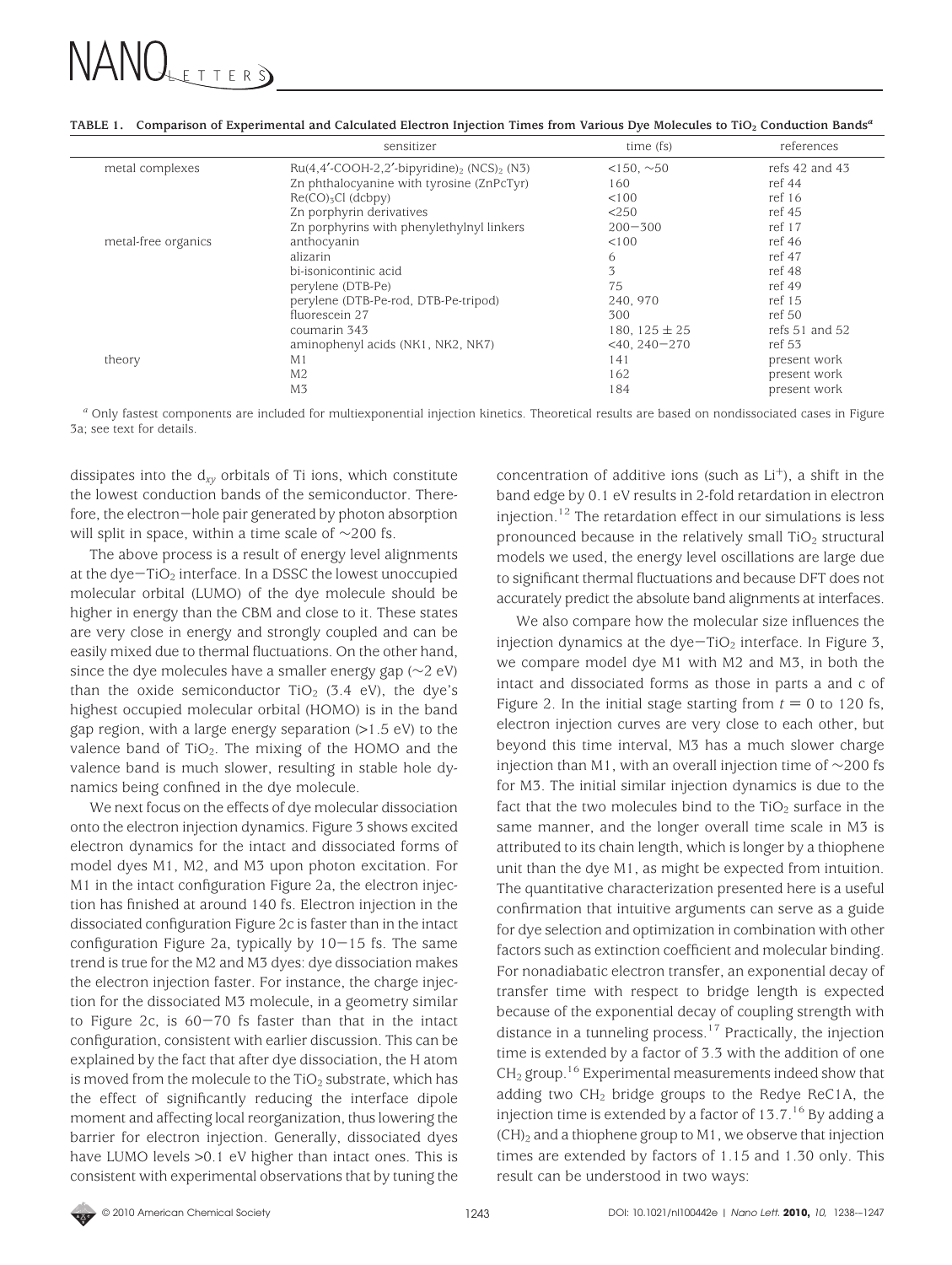

**FIGURE 4. (a) Thin lines: electron injection dynamics for configuration 2(d), excited at different times separated by 200 fs in a ground-state MD trajectory; thick (blue) line: injected electrons** averaged over the three cases.  $\chi$  is defined in eq 1 and represents **the probability of electron injection. (b) Comparison of electron injection dynamics for the three molecular configurations considered in this work: configuration 2(a), red line; configuration 2(b), green line; and averaged result for configuration 2(d), blue line.**

(i) Since all  $M1-M3$  dyes form strong covalent bonds with TiO2, electron injection could exhibit strong adiabatic character, which does not follow exponential decay.

(ii) This is more reasonable when taking into account that from the strong light absorber, the first thiophene group, to TiO<sub>2</sub>, the three dyes M1, M2, and M3 share the same molecular bridge for electron injection, and that addition of  $(CH)_2$  and thiophene groups is above this absorber center; therefore the effective elongation of the electron transfer *bridge* is much reduced. Indeed, experiments on porphyrins with oligo(phenylethylnyl) bridges showed similar injection times around 200-300 fs for dyes with one and four bridge groups.17 Indirect injection through shortcuts might be another important reason.

In order to see how thermal fluctuations affect the charge injection, in Figure 4a we plot electron dynamics for a set of different starting geometries for the most stable configuration in vacuum, that is, the configuration of Figure 2d. These starting geometries and ion velocities are obtained from a ground state ab initio molecular dynamics trajectory at 350 K and are separated in time by 200 fs from one another. The electron dynamics averaged over these trajectories is also presented in this figure. Although large fluctuations are observed for each excited state trajectory, overall they overlap very well and yield an average injection time of ∼140 fs. This time scale is almost exactly the same as



**FIGURE 5. Two different configurations of the molecule M1 bonded** to the O vacancy site of  $TiO<sub>2</sub>$  in (a) intact and (b) dissociated forms. **Notation is the same as that given in Figure 2.**

the configuration (a), another intact adsorption state; the comparison is shown in Figure 4b. We also found cases (not presented here) where charge injection proceeds much slower or even is reversed in a short time (within 200 fs). This leads us to conclude that although attaching via different binding groups (O(N)-Ti vs O-Ti and hydrogen bonding), the molecular binding configurations give very close injection times for the model systems studied. Charge injection in configuration 2(d) is quite different from other cases (dissociated state, or cases with defects, Figure 5, discussed below). In particular, it is different from another case for molecular adsorption, configuration 2(b), where H is transferred to the upper  $O$  atom in the binding  $-COOH$  group. The higher H position in the dye leads to an increase of the interface dipole moment and a slower electron injection time >200 fs.

For a direct comparison to experiment, we summarize in Table 1 available measurements on electron injection from various dye molecules to  $TiO<sub>2</sub>$ . Experimentally this ultrafast injection process can be probed by time-resolved transient absorption of dye cations or injected electrons, which is the most popular, or fluorescence spectroscopy and surface science measurements such as two-photon photoemission. $11$  In the latter case, ideal conditions such as high vacuum and single crystals are usually required and the results can be directly compared with transient measurements on nanoparticles to reveal the nature of electron injection under ideal and real conditions.<sup>15</sup> Table 1 shows that for both metal-containing complexes and metal-free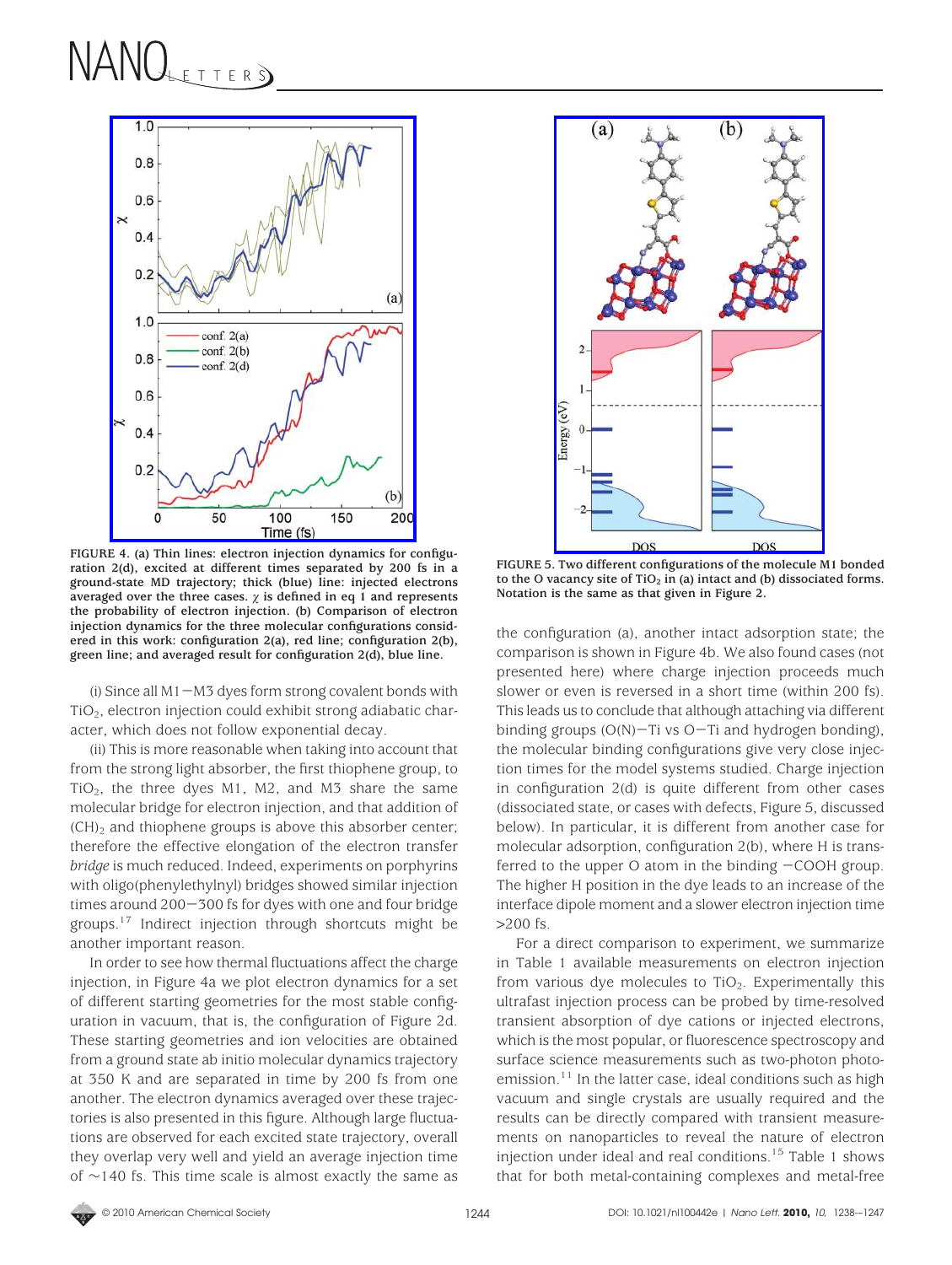organic dyes, the fastest component of electron injection is generally completed within 300 fs. Metal complexes usually demonstrate multiexponential injection kinetics, generally assigned to injection from unthermalized singlet excited states (∼100 fs) and from triplets after internal relaxation (1 ps and slower); for reasons of relevance to the present work, only the former types of measurements are included in Table 1. Some processes occur at a sub-10-fs time scales for small organic dyes due to strong electronic coupling between the dye and  $TiO<sub>2</sub>$  and the small size of the sensitizer.<sup>47,48</sup> Variations in the measured time scales for the same type of dyes come either from instrumental limitations in measuring ultrafast processes or from the fact that a variety of dye binding geometries and surface defects are present. In actual devices, the presence of ion additives, different pH, and solvents can largely tune the surface potential of the semiconductor; consequently injection times slowed down by orders of magnitude, reaching hundreds of picoseconds, have been reported<sup>10,12</sup> and these numbers are not listed in Table 1.

A recent study on aminophenyl acid dye sensitizers (NK1, NK7) reports injection times of about 40 fs and < 300 fs to  $TiO<sub>2</sub>$  colloid particles.<sup>53</sup> These dyes have a very similar molecular structure to the model dyes presented here: NK1 differs from M1 by removing the thiophene unit and adding a  $(CH)_2$  group and from M2 by only a thiophene unit. NK7 is closer to the original dyes to which  $M1-M3$  resemble, in that the end  $CH<sub>3</sub>$  groups are replaced by phenyl groups. From the similarity in molecular structure one would expect that electron injection dynamics is similar for the two groups of dyes. Indeed, our TDDFT quantum dynamic simulations indicate that the injection time for  $M1-M3$  ranges from 140 to 180 fs, consistent with experiment. To quantify the results of the simulations, we define the calculated injection time as the time at which the electron density injected on  $TiO<sub>2</sub>$ first reaches 90% and stays at this level or higher for the rest of the simulation. On the basis of this criterion, the injection time for intact M1, M2, and M3 on TiO<sub>2</sub> is 141, 162, and 184 fs, respectively, as listed in Table 1. For comparison, shorter time scales of 130, 140, and 150 fs are obtained for dissociated M1-M3 dyes, respectively. Our results explicitly suggest that in addition to the fast sub-40-fs component, the time scale at  $250$  fs in experiment<sup>53</sup> should be assigned as a major injection channel for NK1-NK7 dyes. Overall our calculated times agree well with experimental values; quantitative difference could come from uncertainties in dye aggregation, molecular structure difference, and nanoparticle geometries, etc. For instance, binding geometries similar to configuration (b) result in an injection time  $2-3$ folds longer, closer to experimental values.<sup>53</sup> The use of 1D nanowires instead of nanoparticles in our model may also facilitate electron injection. In general, our results present similar time scales as those measured for dyes of similar size, shown in Table 1.



**FIGURE 6. Electron (solid line) and hole (dashed line) injection from the intact (blue) and dissociated (red) form of the M1 dye to TiO2 upon adsorption onto the O-vacancy site.**

In reality, bridging O atoms at the  $TiO<sub>2</sub>$  surface could be missing, forming surface O vacancies. Experimentally surface O vacancies are found to be present on the anatase  $TiO<sub>2</sub>$ (101) surface in STM measurements.<sup>54</sup> The organic dye can bind around the O vacancy by inserting the O atom from -COOH into the position of the vacancy. The binding of the dye molecule could take either the intact form (Figure 5a) or the dissociated one (Figure 5b). In either case we find a much greater binding energy than on a defect-free surface, 2.56 and 2.68 eV for intact and dissociated adsorption, respectively. Subsurface O vacancies, which are dominant in low-temperature STM experiments,  $54$  will be the subject of future studies. With the dye adsorption, the localized defect state introduced by the O vacancy is moved to higher energy,  $0.1-0.2$  eV below the CBM. Since the PBE functional was shown<sup>55</sup> inadequate to describe the localized nature of the defect state in  $TiO<sub>2</sub>$ , we refrain from further analysis of this issue, though in our case the problem is less severe since the O vacancy is partially filled up by the O atom from the dye. For dye adsorption around the O vacancy (charged 2+ to remove the defect state occupation), the dye LUMO is located inside the conduction band, being  $0.4-1.0$  eV higher than the conduction band minimum.

The injection dynamics around the O-vacancy defect has the fastest time scale, as shown in Figure 6. Electrons typically inject into the conduction band within 100 fs in the intact form,  $30-40$  fs faster than on the defect-free TiO<sub>2</sub> surface. Moreover, in dissociated M1 adsorption, charge injection is completed within 59 fs, starting from an initial hybrid state where a significant fraction (0.5 e) of the excited electron already has been transferred into  $TiO<sub>2</sub>$  orbitals. Therefore, in principle the charge injection can be tuned by changing the parameters during the DSSC fabrication, favoring intact or dissociated form (by changing the pH), or introducing a higher concentration of surface defects if faster electron injection is needed. Interestingly the time scale for electron injection from the dissociated M1 dye to defected TiO2 surface, about 50 fs, is very close to the fastest injection time of ∼40 fs in emission decay measurement for NK1 dyes.<sup>53</sup> This leads us to suggest that the fast injection time at 40 fs observed in experiment might be a result of defect states. This is an interesting possibility and a specific example of the insights that our simulations can provide.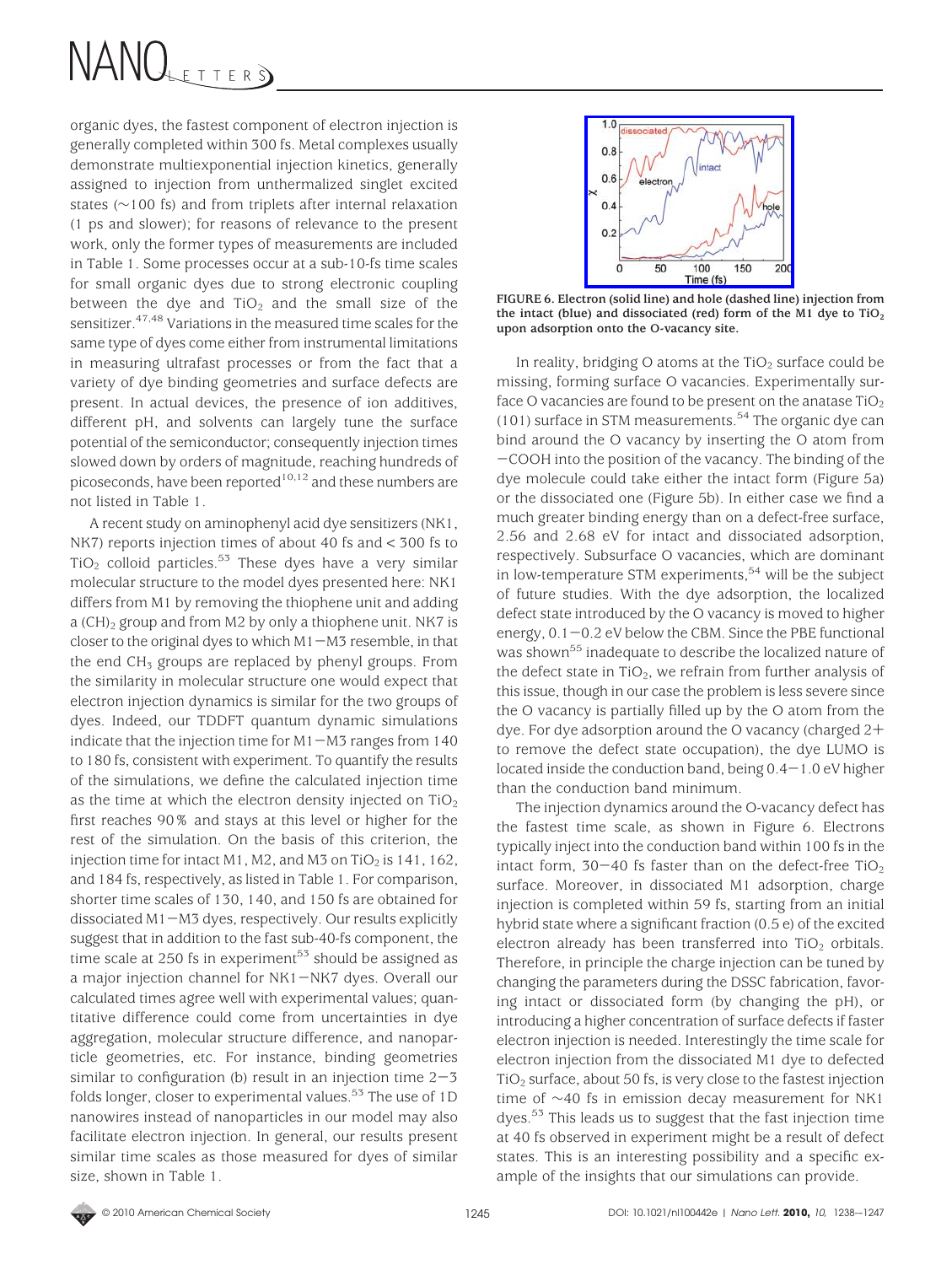It is important to note that although the presence of O-vacancy defects seems to enhance electron injection, the probability of charge recombination is also increased. As indicated in Figure 6, a dip in the amount of electron transfer at ∼170 fs (130 fs) and peaks in hole transfer are observed for the intact (dissociated) dye adsorption, after the electron has been fully injected into  $TiO<sub>2</sub>$ . The reason is that the injected electron can be easily trapped by the local defect state, which is low in energy and very close to the half-filled HOMO state, providing an efficient recombination pathway between the CBM and the dye HOMO via the defect states. Further details are obtained by the Landau-Zener transition<sup>56</sup> probability between the occupied conduction band and the empty dye molecular orbitals (see Supporting Information). This probability increases from zero to >80% at the times of ∼66 and ∼100 fs. The state mixing is clearly monitored from the evolution of the energy levels of the  $dye-TiO<sub>2</sub>$  interface, where the occupied conduction band approaches the empty dye LUMO state and the two energies coincide in the time interval at  $60-100$  fs. Therefore, the surface O vacancies could serve as recombination centers when fast electron dynamics is not required.

In conclusion, we have investigated electron dynamics at a model dye-semiconductor interface and found that it is influenced by a number of different parameters, including dye species, molecular size, binding groups, and surface defects. Different adsorption configurations of the intact dye exhibit a similar electron injection time scale ∼150 fs, which is 30-50 fs slower than dissociative adsorption. The efficiency of charge injection at an O-vacancy defect is significantly improved at the cost of faster recombination, while dyes with longer molecular chains show a systemically slower injection rate. Significant variability is present at the  $dye-TiO<sub>2</sub>$  interface, in both geometric arrangements and electronic structure. As a result, electron injection dynamics is strongly influenced by various factors; more importantly, the time scale for injection can be tuned by changing these parameters. For all the cases we studied, electron injection is very fast, it is completed in less than 200 fs, and is significantly faster than competing de-excitation channels such as back transfer and recombination, which occur on time scales an order of magnitude longer.

**Acknowledgment.** We acknowledge helpful suggestions and discussions with Professor M. Grätzel. S. M. is supported by the Hundred-Talent program of CAS.

**Supporting Information Available.** A figure showing Landau-Zener probability of an injected electron mixing with the dye LUMO state on a nanocrystalline TiO2 with an O vacancy and energy level evolution of corresponding electronic states. This material is available free of charge via the Internet at http://pubs.acs.org.

#### **REFERENCES AND NOTES**

- (1) O'Regan, B.; Gra¨tzel, M. *Nature* **1991**, *353*, 737–740.
- (2) Gra¨tzel, M. *J. Photochem. Photobiol., C* **2003**, *4*, 145–153.
- (3) Gra¨tzel, M. *Chem. Lett.* **2005**, *34*, 8–13.
- (4) Chapbell, W. M.; Jolley, K. W.; Wagner, P.; Wagner, K.; Walsh, P. J.; Gordon, K. C.; Schmidt-Mende, L.; Nazeeruddin, M. K.; Wang, Q.; Grätzel, M.; Officer, D. L. *J. Phys. Chem. C* 2007, 111, 11760–11762.
- (5) Horiuchi, T.; Miura, H.; Uchida, S. *Chem. Commun.* **2003**, 3036.
- (6) Ito, S.; Zakeeruddin, S. M.; Humphry-Baker, R.; Liska, P.; Charvet, R.; Pascal, C.; Nazeeruddin, M. K.; Pechy, P.; Takata, M.; Miura, H.; Uchida, S.; Grätzel, M. *Adv. Mater.* 2006, 18, 1202-1205.
- (7) Kim, S.; Lee, J. K.; Kang, S. O.; Ko, J.; Yum, J. H.; Fantacci, S.; De Angelis, F.; Di Censo, D.; Nazeeruddin, M. K.; Grätzel, M. *J. Am. Chem. Soc.* **2006**, *128*, 16701–16707.
- (8) Hagberg, D. P.; Yum, J. H.; Lee, H. J.; De Angelis, F.; Marinado, T.; Karlsson, K. M.; Humphry-Baker, R.; Sun, Hagfeldt, A.; Grätzel, M.; Nazeeruddin, M. K. *J. Am. Chem. Soc.* **2008**, *130*, 6259–6266.
- (9) Peet, J.; Kim, J. Y.; Coates, N. E.; Ma, W. L.; Moses, D.; Heeger, A. J.; Bazan, G. C. *Nat. Mater.* **2007**, *6*, 497–500.
- (10) Haque, S. A.; Palomares, E.; Cho, B. M.; Green, A. N. M.; Hirata, N.; Klug, D. R.; Durrant, J. R. *J. Am. Chem. Soc.* **2005**, *127*, 3456– 3462.
- (11) Anderson, N. A.; Lian, T. *Annu. Rev. Phys. Chem.* **2005**, *56*, 491– 519.
- (12) Koops, S. E.; O'Regan, B. C.; Barnes, P. R. F.; Durrant, J. R. *J. Am. Chem. Soc.* **2009**, *131*, 4808–4818.
- (13) Ernstorfer, R.; Gundlach, L.; Felber, S.; Storck, W.; Eichberger, R.; Willig, F. *J. Phys. Chem. B* **2006**, *110*, 25383–25391.
- (14) Duncan, W. R.; Craig, C. F.; Prezhdo, O. V. *J. Am. Chem. Soc.* **2007**, *129*, 8528–8543.
- (15) Gundlach, L.; Ernstorfer, R.; Willig, F. *J. Phys. Chem. C* **2007**, *111*, 13586–13594.
- (16) Asbury, J. B.; Hao, E.; Wang, Y.; Lian, T. *J. Phys. Chem. B* **2000**, *104*, 11957–11964.
- (17) Chang, C. W.; Luo, L.; Chou, C. K.; Lo, C. F.; Lin, C. Y.; Hung, C. S.; Lee, Y. P.; Diau, E. W. *J. Phys. Chem. C* **2009**, *113*, 11524– 11531.
- (18) Runge, E.; Gross, E. K. U. *Phys. Rev. Lett.* **1984**, *52*, 997.
- (19) Yum, J. H.; Chen, P.; Grätzel, M.; Nazeeruddin, M. K. ChemSus-*Chem* **2008**, *1*, 699–707.
- (20) Soler, J. M.; Artacho, E.; Gale, J. D.; Garcia, A.; Junquera, J.; Ordejon, P.; Sanchez-Portal, D. *J. Phys.: Condens. Matter* **2002**, *14*, 2745–2779.
- (21) Troullier, N.; Martins, J. L. *Phys. Rev. B* **1991**, *43*, 1993–2006.
- (22) Perdew, J. P.; Burke, K.; Ernzerhof, M. *Phys. Rev. Lett.* **1996**, *77*, 3865–3868.
- (23) Junquera, J.; Zimmer, M.; Ordejon, P.; Ghosez, Ph. *Phys. Rev. B* **2003**, *67*, 155327.
- (24) Tsolakidis, A.; Kaxiras, E. *J. Phys. Chem. A* **2005**, *109*, 2373–2380.
- (25) Meng, S.; Kaxiras, E. *J. Chem. Phys.* **2008**, *129*, No. 054110.
- (26) Dreuw, A.; Head-Gordon, M. *J. Am. Chem. Soc.* **2004**, *126*, 4007– 4016.
- (27) Levine, B. G.; Ko, C.; Quenneville, J.; Martinez, T. J. *Mol. Phys.* **2006**, *104*, 1039–1051.
- (28) Burke, K.; Werschnik, J.; Gross, E. K. U. *J. Chem. Phys.* **2005**, *123*, No. 062206.
- (29) Rego, L. G. C.; Batista, V. S. *J. Am. Chem. Soc.* **2003**, *125*, 7989– 7997.
- (30) Duncan, W. R.; Prezhdo, O. V. *Annu. Rev. Phys. Chem.* **2007**, *58*, 143–184.
- (31) Persson, P.; Lundqvist, M. J.; Ernstorfer, R.; Goddard III, W. A.; Willig, F. *J. Chem. Theory Comput.* **2006**, *2*, 441–451.
- (32) De Angelis, F.; Fantacci, S.; Selloni, A.; Grätzel, M.; Nazeeruddin, M. K. *Nano Lett.* **2007**, *7*, 3189–3195.
- (33) Meng, S.; Ren, J.; Kaxiras, E. *Nano Lett.* **2008**, *8*, 3266–3272.
- (34) Law, M.; Greene, L. E.; Johnson, J. C.; Saykally, R.; Yang, P. *Nat. Mater.* **2005**, *4*, 455–459.
- (35) Tan, B.; Wu, Y. Y. *J. Phys. Chem. B* **2006**, *110*, 15932–15938.
- (36) Zhu, K.; Neale, N. R.; Miedaner, A.; Frank, A. J. *Nano Lett.* **2007**, *7*, 69–74.
- (37) Feng, X.; Shankar, K.; Varghese, O. K.; Paulose, M.; Latempa, T. J.; Grimes, C. A. *Nano Lett.* **2008**, *8*, 3781–3786.